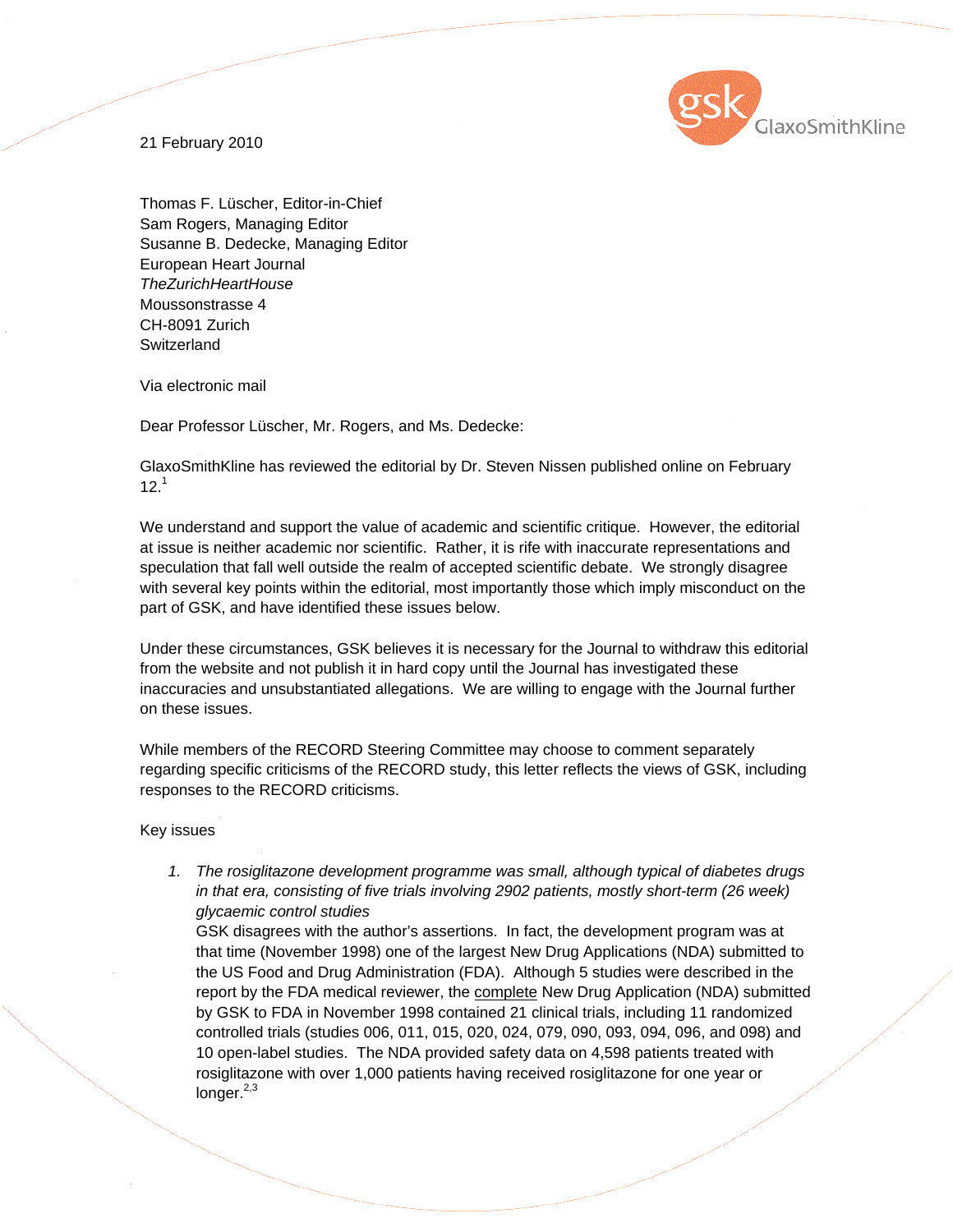- *2. The effect on LDL-C was largely dismissed*  GSK disagrees. Data regarding the effect of rosiglitazone on LDL-c have not been dismissed. LDL-c changes from baseline similar to those cited in the editorial have been included in rosiglitazone product labeling from the very first approved label at launch.
- *3. However, one prominent diabetes expert was… persuaded to sign an agreement barring him from publicly expressing concerns about the safety of the drug.*  The diabetes expert referred to in the editorial is Dr. John Buse. The document that Dr. Buse signed was not an agreement barring him from speaking but was a factual correction regarding data, which did not bar him from speaking at all. In fact, Dr. Buse subsequently communicated his views regarding the safety of rosiglitazone to FDA.
- *4. Although the ADOPT study was actually performed, it was not powered to assess cardiovascular outcomes and did not adjudicate cardiovascular events.*  ADOPT was a Phase 4 commitment to FDA. It was a long-term study to include assessment of rosiglitazone on maintenance/restoration of insulin secretion by the pancreatic beta-cell and examination of the overall safety profile of rosiglitazone, including incidence of ALT elevations, cardiovascular and hematologic events, and changes in body weight and lipids. The design of the ADOPT study was discussed with and approved by FDA. The agency did not require adjudication of cardiovascular events in ADOPT. Nevertheless, such a trial, which involved the adjudication of cardiovascular events, was designed and initiated as part of the European regulatory commitment, i.e., RECORD.
- *5. In January 2007, concerned about the cardiovascular safety of the TZD class, we requested access to patient-level data from the manufacturers of both rosiglitazone, GlaxoSmithKline (GSK), and pioglitazone, Takeda. The makers of pioglitazone agreed, but the manufacturer of rosiglitazone declined.*  GSK did not decline the request but was in fact in active discussions with Dr. Nissen about a potential collaboration to perform another patient-level meta-analysis. GSK explained to Dr. Nissen that GSK had already performed a meta-analysis which was publicly posted to its clinical trial register.
- *6. Both GSK analyses revealed an increased risk of ischaemic myocardial events and were quietly posted on the company's clinical trials register and actually shared with the FDA. However, throughout this period, neither the company nor the FDA revealed these findings to the medical community, nor to the public.*  GSK disagrees with the author's characterizations. Upon completing its updated analysis in 2006, GSK published the results on its publicly-available clinical trial register,<sup>4</sup> informed data safety monitoring boards of ongoing rosiglitazone clinical trials, and submitted the data to global regulatory agencies, including FDA. Of note, rosiglitazone labeling in Europe was updated in 2006 to include the results of the GSK meta-analysis, and updated US labeling was pending FDA review.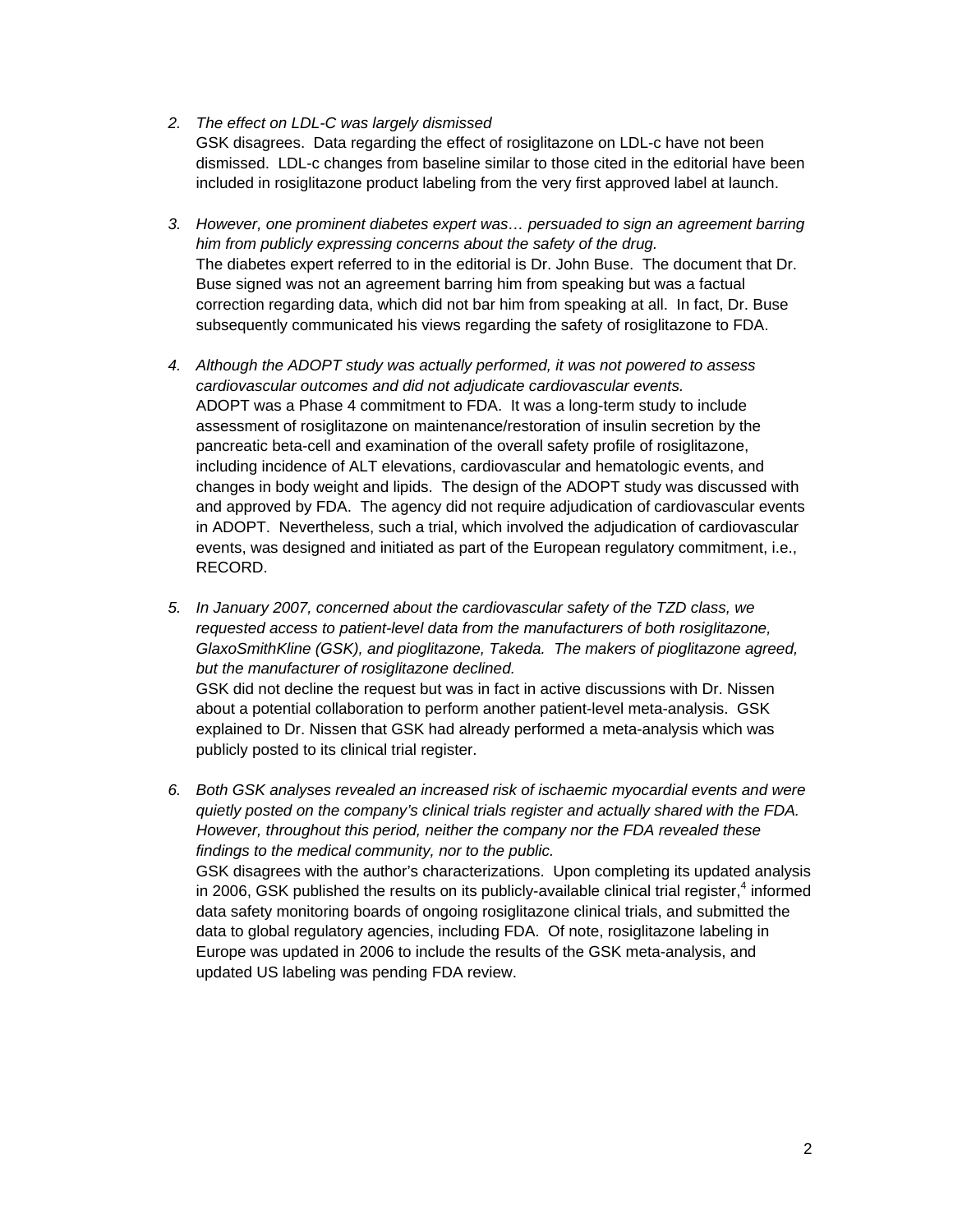- *7. When a meta-analysis of rosiglitazone was eventually submitted for publication, the company subverted the editorial review process by stealing a copy of the manuscript and used this advance knowledge inappropriately to unblind an ongoing randomized trial.*  This is simply not true. GSK acknowledges receiving a faxed copy of the manuscript unsolicited from one of the reviewers, a fact that the reviewer has publicly acknowledged.<sup>5</sup> At no time did GSK act in any way to subvert the editorial review process, let alone "steal" a manuscript. The false allegation that GSK and/or its employees were guilty of criminal conduct in stealing the manuscript is defamatory and damaging.
- *8. The FDA finally added a 'black box warning' about the risk of ischaemic myocardial events to the label of rosiglitazone in October 2007*  GSK submitted data from its meta-analysis to FDA in 2006 with suggested labeling. The FDA performed its own meta-analysis and included precautionary wording in the boxed warning of the labeling for rosiglitazone regarding its meta-analysis as well regarding data from the ADOPT and DREAM trials and interim results of RECORD. The overall conclusion by FDA, as stated in the boxed warning, is: "in their entirety, the available data on the risk of myocardial ischemia are inconclusive."
- *9. This study postulated an 11% annual event rate, but observed only a 2.5% rate*  GSK disagrees with the implication that it intentionally underpowered the RECORD study. The statistical design was agreed with the EMEA before the study began. The observed event rate for cardiovascular events in RECORD was less than originally postulated when the study was designed (as has been seen in many other recently reported cardiovascular outcomes trials), in part due to advances in standard of care for cardiovascular disease. The RECORD study did, however, achieve its primary endpoint according to its pre-specified non-inferiority margin,  $6$  a margin which is more stringent than what is suggested in the 2008 FDA guidance.
- *10. The HR for myocardial infarction was 1.14, but upper 95% CIs reached 1.63.*  In RECORD, there was no statistically significant difference for myocardial infarction in patients on rosiglitazone versus comparator. Additionally, Dr. Nissen does not provide results for other secondary endpoints, including arguably the most clinically important parameter of mortality. Hazard ratios from RECORD for cardiovascular mortality (HR 0.84, 95%CI 0.59-1.18) and for total mortality (HR 0.86, 95%CI 0.68-1.08) were both numerically less than unity, with confidence intervals within the pre-specified noninferiority margin.
- *11. About 40% of patients were no longer taking rosiglitazone by the end of the trial, further diluting any safety signals.*  GSK disagrees with the author's characterization. In studies evaluating cardiovascular

safety, the proportion of follow-up time to which patients were exposed to randomized study medication is more relevant than the proportion that were on the medication at the final visit. As stated in the publication of the final results from RECORD in The Lancet, patients in the rosiglitazone arm received rosiglitazone for 88% of total person-years follow-up, and patients in the control arm received control for 83% of total person-years follow-up.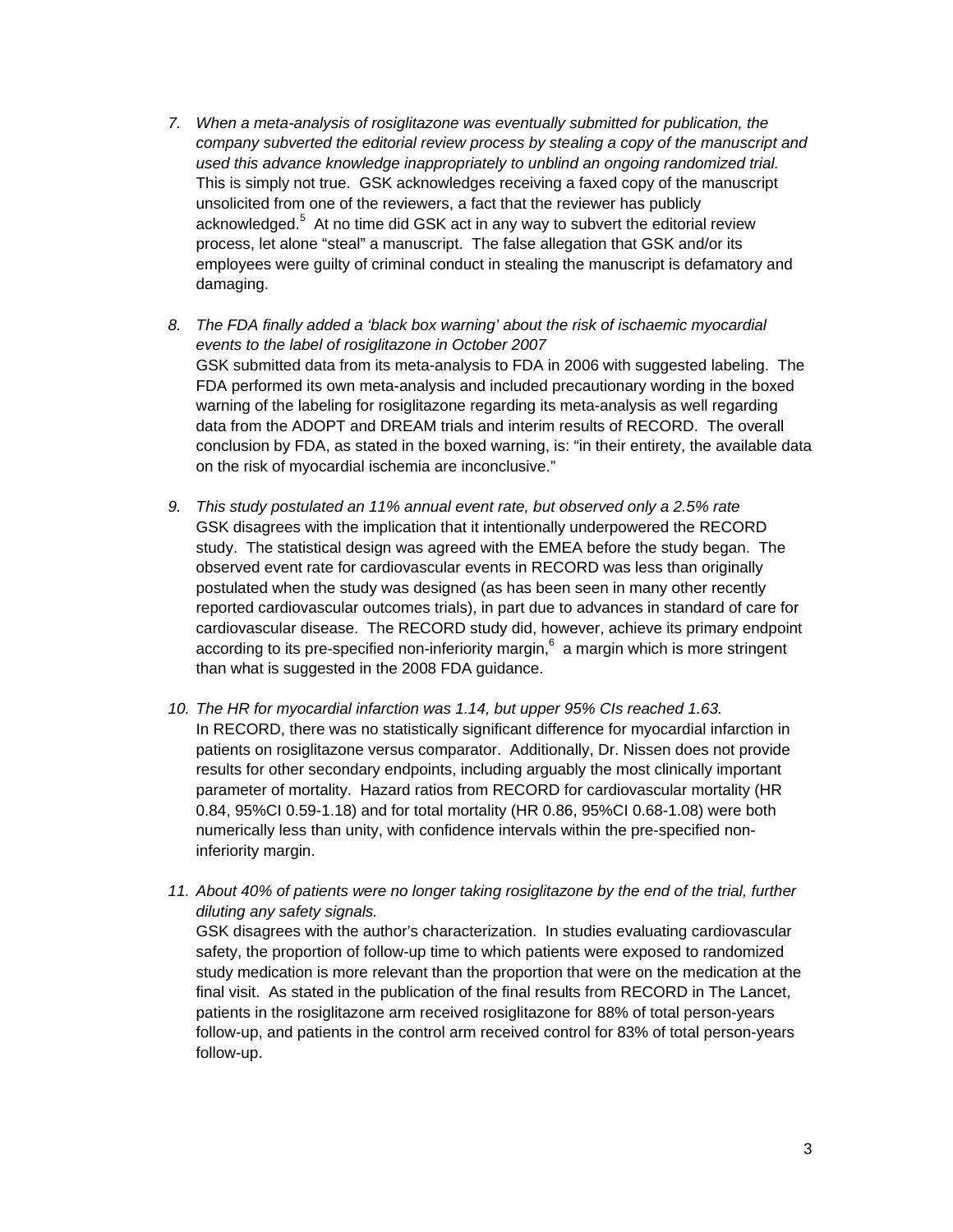12. A consensus treatment algorithm issued by the American Diabetes Association and *European Association for the Study of Diabetes 'unanimously advised against using rosiglitazone'* 

The consensus statement issued by the ADA/EASD does not represent the official position of the ADA as noted in the document which states "An American Diabetes Association consensus statement represents the authors' collective analysis, evaluation, and opinion at the time of publication and does not represent official association position." Furthermore, the document states "that the data are less than conclusive for a CVD risk with rosiglitazone." Finally, neither the ADA 2010 Standards of Medical Care in Diabetes (which are reviewed and approved by the Executive Committee of ADA's Board of Directors), nor the AACE/ACE Consensus Panel algorithm (Sept/Oct 2009), distinguish between pioglitazone and rosiglitazone or recommend against the use of rosiglitazone.

- *13. In December 2008, the FDA issued a new guidance for development of drugs to treat diabetes, requiring cardiovascular outcomes trials, sufficient to rule out an upper 95% CI for the HR of 1.8 prior to approval and 1.3 in a Phase IV trial*  Although not required to meet the new guidance, RECORD satisfies the new standard. The results for the primary outcome of RECORD (cardiovascular hospitalization or cardiovascular death) were HR 0.99, 95%CI 0.85-1.16. Additionally, the hazard ratio in RECORD for MACE (major adverse cardiovascular events; composite of cardiovascular death, myocardial infarction, or stroke), which is a commonly accepted measure of ischemic morbidity and mortality, was 0.93, 95%CI 0.74-1.15. The MACE endpoint has been suggested by FDA as the preferred measure for evaluation of overall cardiovascular risk.
- 14. Although early warnings were issued for the risk of heart failure, these warnings went *largely unheeded in the face of aggressive marketing and promotion suggesting cardiovascular benefits.*

Heart failure is a well-known class effect of the thiazolidinedione class, and the original US labeling for rosiglitazone contained a Precaution for 'Use in Patients with Heart Failure' describing preclinical effects and echocardiographic studies. As additional data on heart failure have become available, the labeling has been updated. Currently, the labeling for both marketed thiazolidinediones, rosiglitazone and pioglitazone, contains a boxed warning regarding heart failure as well as a contraindication to initiate TZD use in patients with class III-IV CHF. GSK standard practice is to include full fair balance information, including cardiovascular risks, on all marketing and promotional materials, and to disseminate the labeling on every sales call with healthcare professionals.